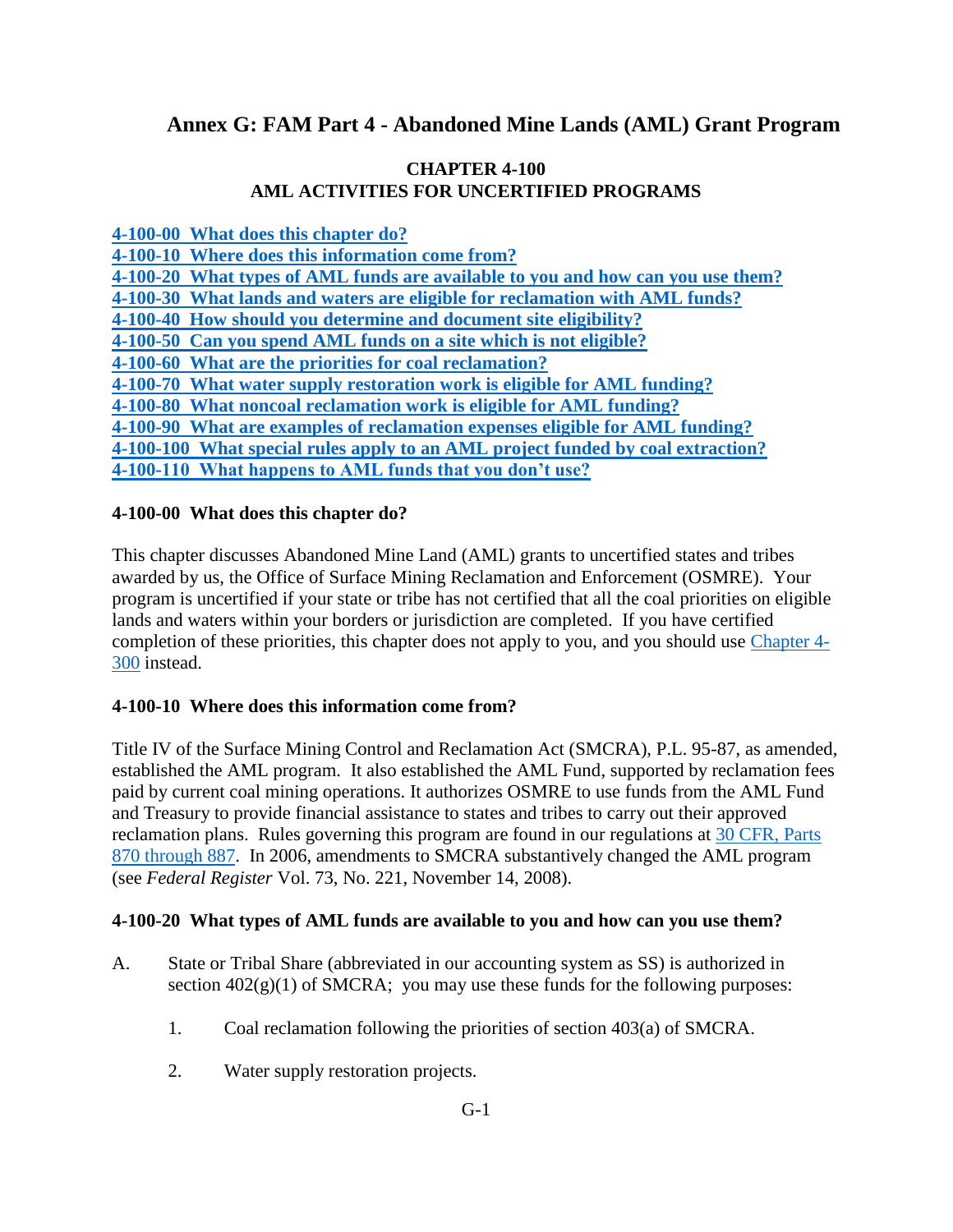- 3. Noncoal reclamation requested under section 409(c) of SMCRA.
- 4. Deposit into an acid mine drainage (AMD) set-aside account.
- 5. Land acquisition under section 407 of SMCRA.
- 6. Maintenance of the AML Inventory.
- 7. General AML program administration.
- B. Historic Coal Funds (HC) are authorized in section  $402(g)(5)$  of SMCRA. You may use Historic Coal Funds for the same purposes as State Share Funds.
- C. Minimum Program Make Up Funds (FE) are authorized in section  $402(g)(8)$  of SMCRA. You may only use minimum program make up funds for the following purposes.
	- 1. Priority 1 and 2 coal reclamation.
	- 2. Priority 3 coal reclamation that is part of Priority 1 of 2 coal reclamation under our regulations.
	- 3. General AML program administration in proportion to program expenditures allowable with minimum program make up funds.
- D. Prior Balance Replacement Funds (HU) are authorized in section 411(h)(1) of SMCRA. You may only use Prior Balance Replacement Funds for the purposes in section 403 of SMCRA, which include coal reclamation of any priority, water supply restoration, and maintenance of the AML inventory. You may also use Prior Balance Replacement funds for general AML program administration in proportion to program expenditures allowable with these funds.
- E. Federal Expense Funds (FE) are authorized in section  $402(g)(3)$  of SMCRA. These include emergency funds, which can only be used for your state AML emergency program. You must use Federal expense funds for the specific purpose authorized by Congress if appropriated.

# <span id="page-1-0"></span>**4-100-30 What lands and waters are eligible for reclamation with AML funds?**

- A. Lands and waters are eligible for reclamation with AML funds if they meet all of the following conditions.
	- 1. They were mined for coal or affected by coal mining or processing.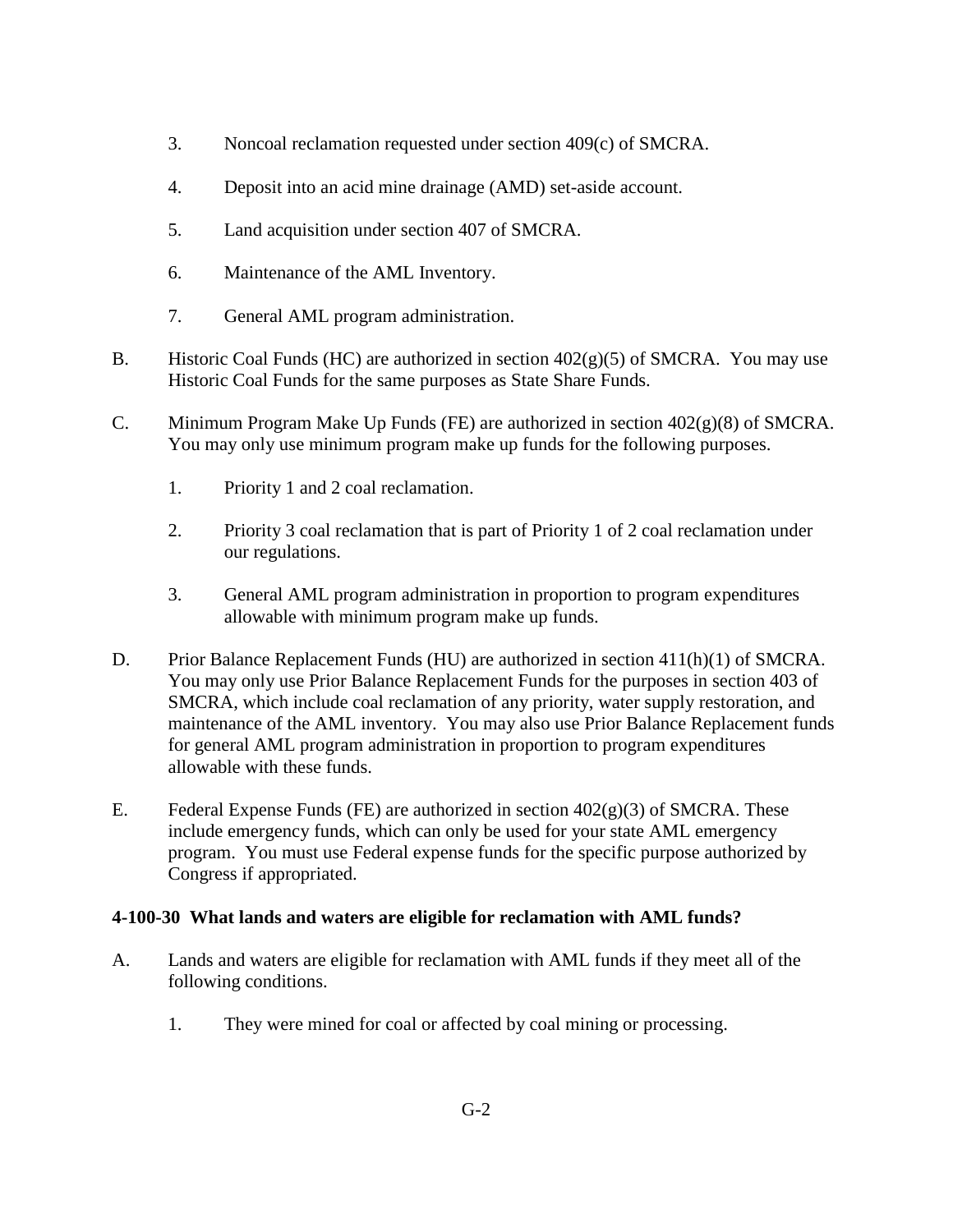- 2. They were mined prior to August 3, 1977, and left in an unreclaimed or inadequately reclaimed state.
- 3. There is no continuing responsibility for reclamation by the operator or any other party under state or Federal laws.
- B. Other lands and waters may be eligible in the following circumstances. In each of these cases, the site must be a Priority 1 or 2, or an emergency.
	- 1. Lands and waters are also eligible if they were mined between August 3, 1977 and the date on which the Secretary approved your state's regulatory program.
	- 2. Lands and waters that were mined and abandoned between August 3, 1977 and November 5, 1990, that the surety of the mining operator became insolvent during this period, and that, as of November 5, 1990, funds immediately available from proceedings relating to the insolvency, or from any financial guarantee, or other source are not sufficient to provide for adequate reclamation, or abatement at the site.
	- 3. Federal lands managed by the U.S. Forest Service are only eligible if they were mined and abandoned before August 28, 1974. Federal lands managed by the Bureau of Land Management are eligible if they were mined, and abandoned before November 26, 1980.
- C. Lands are also eligible if they were mined or processed for minerals other than coal and abandoned before August 3, 1977, if there is no continuing reclamation responsibility under state or other Federal laws. They must meet the requirements of section 409.
- D. Bond forfeiture sites are considered eligible if the amount forfeited, and any other funds or form of financial guarantee is not enough to pay the total cost of reclamation. If the bond funds and other designated funding for forfeited sites are not adequate to reclaim the site, you may expend AML funds to complete reclamation. Any money available from other sources, or ultimately recovered from responsible parties must be used to cover the cost of reclamation, or transferred to the appropriate AML account.
- E. If a site which otherwise meets the eligibility criteria in SMCRA was re-affected by mining after August 3, 1977, the site will remain eligible for AML funding despite the post-SMCRA mining if the following conditions are met.
	- 1. The post-SMCRA mining did not substantially increase or alter the safety issues or environmental damage presented by the pre-SMCRA mining.
	- 2. The total costs of the reclamation activities are not increased by the post-SMCRA mining.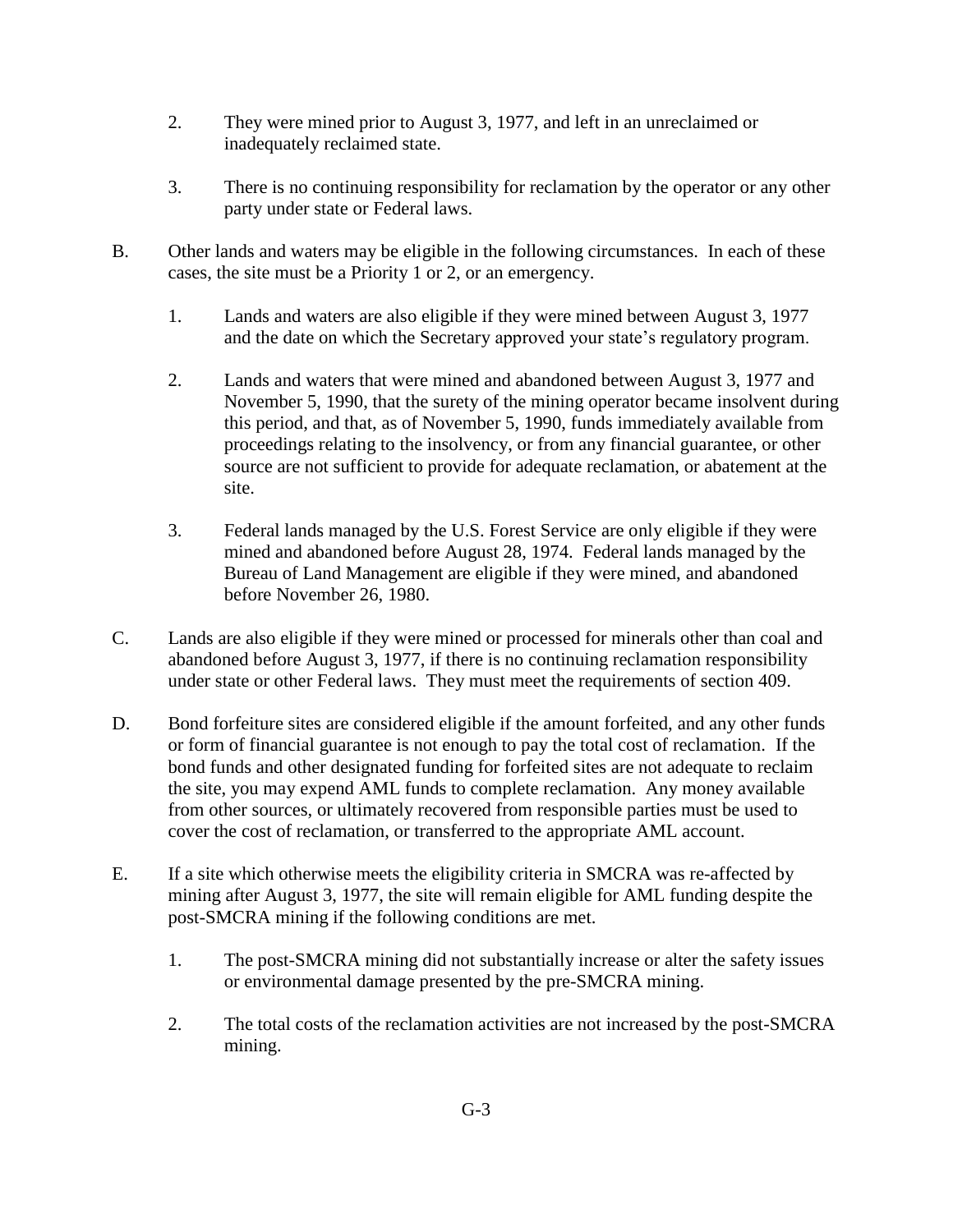3. There is no known responsible party or, if the responsible party is known, available funds are insufficient to pay the total cost of reclamation.

If these conditions are not met, only parts of the site not affected by the post-SMCRA mining activities will be eligible for AML funding. If this situation occurs, you may alter the project to include only the eligible part of the project, or you may use non-AML funds to pay for the ineligible part.

F. Multi-use sites, adversely affected by mining prior to August 3, 1977, but subsequently used for some non-mining activity, remain eligible for AML funding. However, they are eligible only to the extent that mining-related problems still exist, and create a safety or environmental issue at the site. When the non-mining activity is the primary cause of the problem, the reclamation responsibility may shift away from the AML program.

### <span id="page-3-0"></span>**4-100-40 How should you determine and document site eligibility?**

- A. You are responsible to make eligibility determinations under your approved AML Plan. Eligibility determinations must be signed by your Attorney General's Office or by your legal counsel. You must include the eligibility determination in your request for our "Authorization to Proceed (ATP)" with reclamation of the project. You must keep eligibility determinations in the project files.
- B. OSMRE may review your project files and eligibility determinations as part of our oversight. If we determine that you funded an ineligible project, we will take appropriate procedures to recover expended funds.

# <span id="page-3-1"></span>**4-100-50 Can you spend AML funds on a site which is not eligible?**

You may need to affect property which is not eligible in order to access an eligible site or complete reclamation on an eligible site. You must limit reclamation on these affected sites to repairing the damage caused by using them for AML reclamation activities. If reclamation activities on ineligible property are needed to repair damages caused by accessing an eligible site, you must fully document and justify these activities in the project narrative before you request an ATP from us.

#### <span id="page-3-2"></span>**4-100-60 What are the priorities for coal reclamation?**

Expenditures of State and Tribal Share and Historic Coal Funds for coal reclamation must reflect the following priorities in order.

A. Priority 1 is the protection of public health, safety and property from extreme danger from the adverse effects of coal mining practices, including the restoration of adjacent land, and water resources, and the environment. We define adjacent as geographically contiguous, or touching the Priority 1 site at a boundary or point.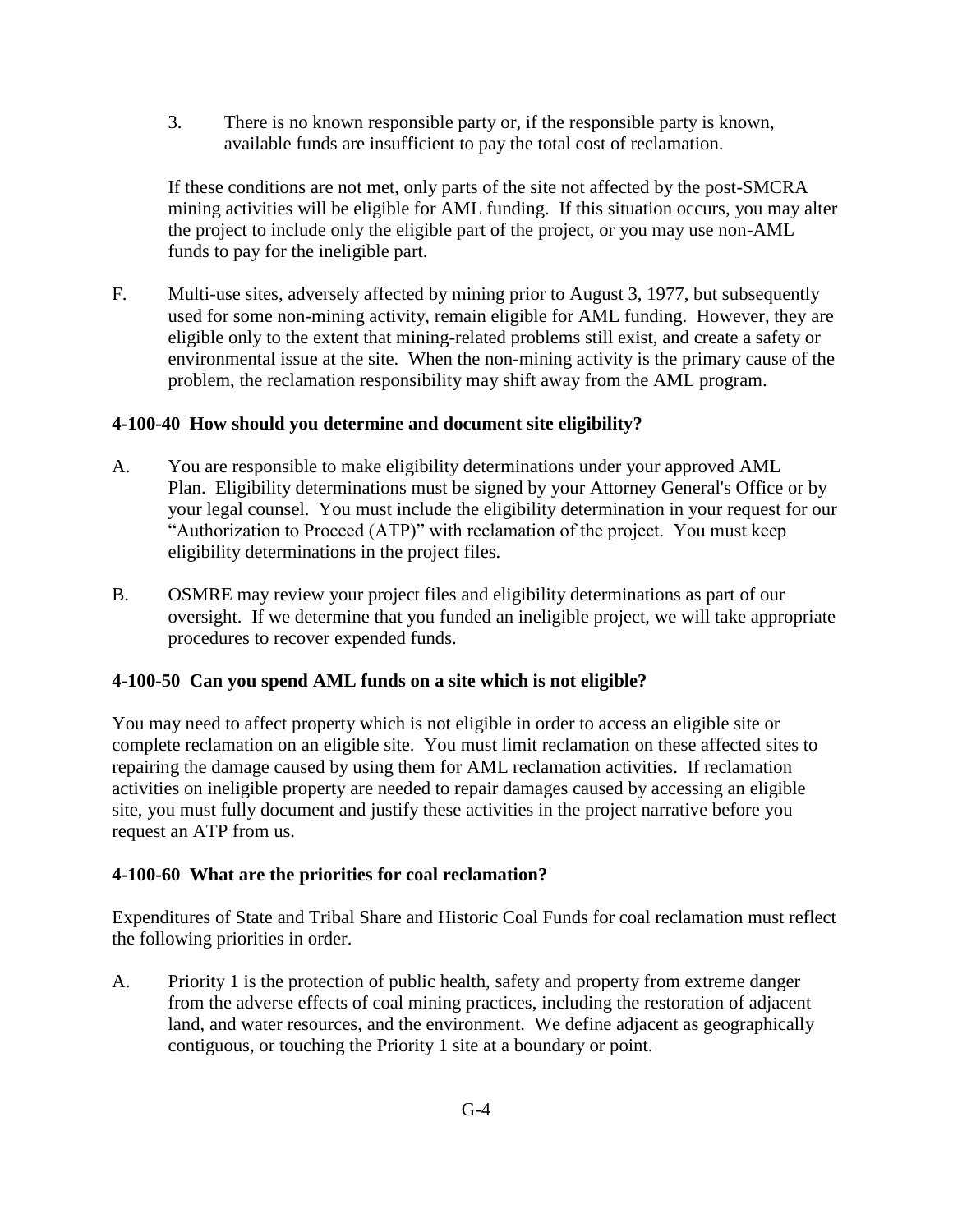- B. Priority 2 is the protection of public health and safety from the adverse effects of coal mining practices, including the restoration of adjacent land, and water resources and the environment.
- C. Priority 3 is the restoration of land and water resources, and the environment previously degraded by adverse effects of coal mining practices. You may expend State or Tribal Share or Historic Coal Funds for Priority 3 lands and waters if any of the following conditions applies.
	- 1. You have completed all the Priority 1 and Priority 2 reclamation within the jurisdiction of your state or tribe.
	- 2. The expenditure for Priority 3 reclamation is made in conjunction with the expenditure of funds for past, present, or future Priority 1 or Priority 2 reclamation projects. Also, one of the following conditions must apply.
		- a. The expenditure must facilitate the Priority 1 or Priority 2 reclamation.
		- b. The expenditure must provide reasonable savings towards the objective of reclaiming all Priority 3 land, and water problems within the jurisdiction of your state or tribe.
	- 3. The expenditure for Priority 3 reclamation is being made as part of an Appalachian Clean Streams project, a Watershed Cooperative Agreement project, a project authorized under the Enhancing AML Rule, or any AML sites reclaimed under the re-mining incentives provided under section 415 of SMCRA, as revised by the 2006 amendments.

# <span id="page-4-0"></span>**4-100-70 What water supply restoration work is eligible for AML funding?**

- A. Section 403(b) of SMCRA allows you to expend funds to protect, repair, replace, construct, or enhance facilities related to water supply, including water distribution facilities and treatment plants, in order to replace water supplies adversely affected by coal mining practices.
- B. You may use State or Tribal Share, Historic Coal Funds, and/or Prior Balance Replacement funds for water supply restoration projects.
- C. Projects eligible for funding as water supply projects include the following:
	- 1. Sites impacted by coal mining prior to August 3, 1977.
	- 2. Sites impacted by coal mining during the period beginning on August 3, 1977, and ending on or before the date on which the Secretary approved a state program pursuant to section 503 of SMCRA.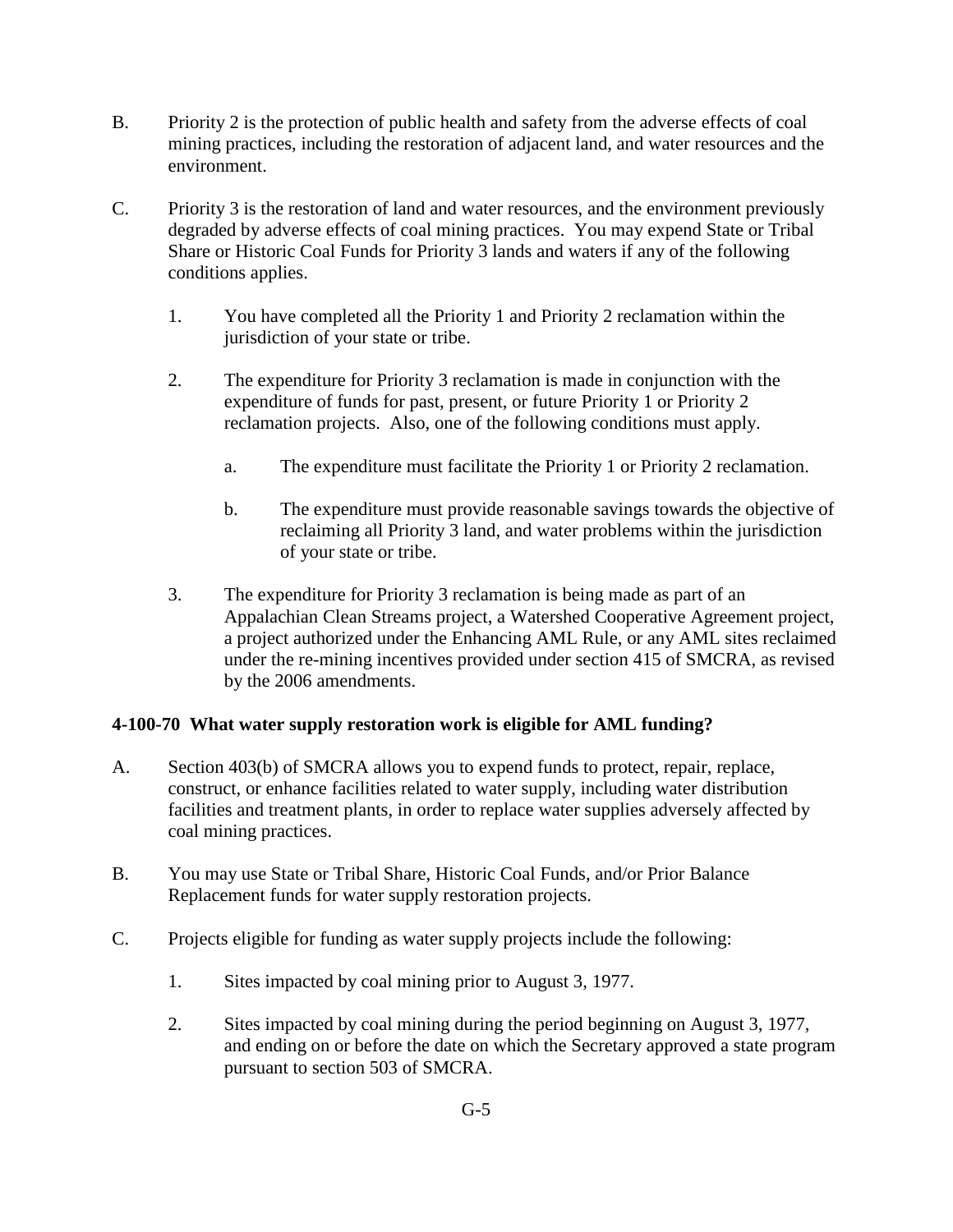3. Sites impacted by coal mining during the period beginning on August 3, 1977, and ending on or before November 5, 1990, if the surety of the mining operator became insolvent during this period.

The adverse effects of coal mining practices need not have occurred entirely within these periods as long as the state or tribe determines that they occurred predominantly in these periods.

#### <span id="page-5-0"></span>**4-100-80 What noncoal reclamation work is eligible for AML funding?**

- A. You may request funds to reclaim eligible noncoal problems as provided in section 409 of SMCRA and [30 CFR 875.](http://www.ecfr.gov/cgi-bin/text-idx?SID=5cdb64f9c9637b7beffcfd737cae593c&node=pt30.3.875&rgn=div5) Noncoal projects must protect public health, safety, and property from extreme danger of adverse effects of mining practices. Lands and waters which are adjacent to sites with extreme dangers are not eligible for AML funding.
- B. The request must be made by the governor of the state or the governing body of the tribe, using the following procedures.
	- 1. The state or tribe must submit a letter request signed by the governor or tribal governing body to the appropriate OSMRE office. You must include it in your complete grant application, even though the letter may be addressed to the Secretary of the Interior or the Director of OSMRE.
	- 2. Since our approval or disapproval of the grant application is our response to your request, we will not send a separate letter response.
	- 3. If you are adding a noncoal project to an existing grant, you must send the letter request signed by the governor or tribal governing body to our awarding office as soon as you identify the need for the project. Your request and our written approval will follow the letter approval process for making a scope change described in [Chapter 4-220.](https://www.osmre.gov/lrg/fam/4-220.pdf)
- C. You may only use State or Tribal Share or Historic Coal Funds for noncoal reclamation.

#### <span id="page-5-1"></span>**4-100-90 What are examples of reclamation expenses eligible for AML funding?**

You may use AML funds for activities which are necessary to reclaim eligible lands. The following OSMRE decisions on the use of AML funds for specific types of reclamation activities are provided as examples for determining whether an activity is allowable.

A. Repairs to structures. Costs of repairs to structures damaged by subsidence or other adverse effects of past mining are generally not eligible. Section 407(h) of SMCRA prohibits the use of Title IV funds to pay housing construction costs. AML funds may be used to repair structures only if the repairs are a direct and necessary part of the project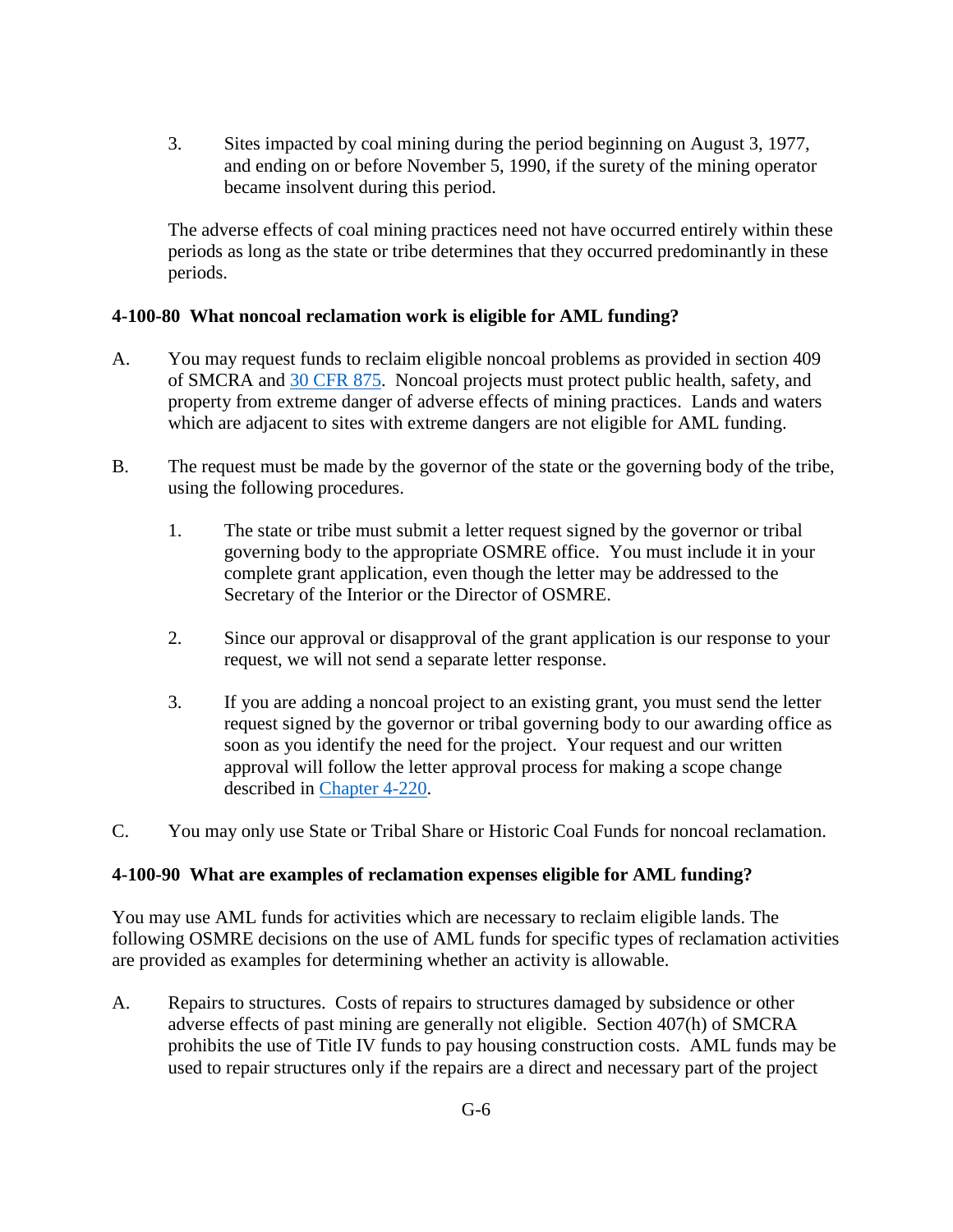reclamation. For example, foundation reinforcement may be funded only as needed to support the foundation during reclamation activities, preventing damage to the structure and harm to the workers (see SMCRA section 412).

- B. Asbestos removal from structures. AML funds may not be used to remove asbestos insulation from hot water pipes in houses that were originally built by a mining company for its employees. Houses built for company employees were not directly connected to coal mining or processing, so removing asbestos insulation from the houses is not part of AML reclamation.
- C. Moving or relocating structures. Subsidence or other hazards may occasionally make it necessary to move a structure in order to prevent further damage, or conduct effective reclamation at the site. In such situations, you should do the following:
	- 1. Take all necessary steps to prevent the structures from sustaining further damage, including shoring up the structure, and restoring the site so as to achieve the previous load bearing capacity. Some minimal corrective action in the foundation may be appropriate if the damage is not attributable to other problems. The objective is to leave the site in as safe a condition as possible, given the circumstances.
	- 2. Advise occupants that the structure may be unsafe or borderline, and inform local authorities of the conditions. Do not order occupants to vacate.
	- 3. Make all reasonable efforts to reclaim the site without moving the structure. If there is no other way to reclaim the site, the structure may be moved, but only after the OSMRE awarding office approves your written justification. You should move structures only as a last resort and only if the option is cost-effective.
- D. Temporary lodging expenses. Reclamation activities are limited to abating, preventing or controlling the primary cause of the hazard. The costs to treat secondary effects of past coal mining go beyond the scope of Title IV. Temporary lodging expenses may be funded only if the residents must be removed to reclaim the site, and only for a limited time. The OSMRE awarding office must approve payment of temporary lodging expenses on a case-by-case basis.
- E. Claims for damages resulting from AML reclamation. Where damages occur to adjacent property as a result of AML reclamation, or where claims are made for loss of business or damages to personal property, or where there are other claims relating to the negligence of parties involved in the AML reclamation, you may not settle the claims. You must make a summary report of your investigation of the claim and send it to the OSMRE office which awarded your grant. Our office must immediately send your report to the Department of the Interior, Office of the Solicitor, Division of Mineral Resources,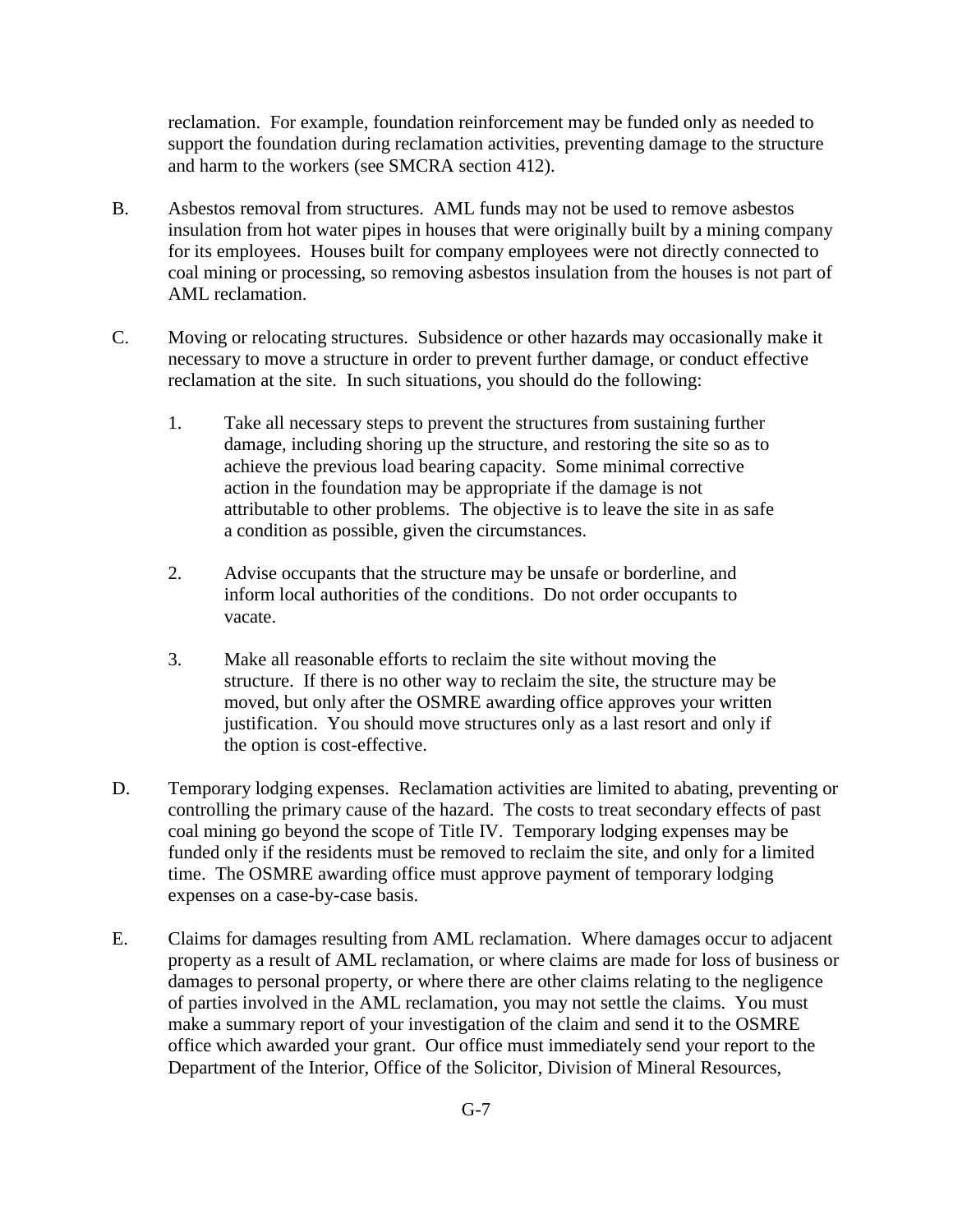Branch of Surface Mining, for definitive advice or action. The solicitor can determine whether claims may be covered under the Tort Claims Act, contractor liability insurance, subsidence insurance, or other means and could therefore result in litigation.

### <span id="page-7-0"></span>**4-100-100 What special rules apply to an AML project funded by coal extraction?**

If a Title IV AML reclamation project will use government financing for less than 50% of the total cost because of planned coal extraction, the following rules apply. See our regulations at [30](http://www.ecfr.gov/cgi-bin/text-idx?SID=5cdb64f9c9637b7beffcfd737cae593c&node=pt30.3.874&rgn=div5)  [CFR 874.17](http://www.ecfr.gov/cgi-bin/text-idx?SID=5cdb64f9c9637b7beffcfd737cae593c&node=pt30.3.874&rgn=div5) for more information.

- A. You must consult with the Title V regulatory authority to make the following determinations.
	- 1. Determine the likelihood of coal being mined on the site under a Title V permit.
	- 2. Determine the likelihood that nearby mining activities might create new environmental problems or adversely affect existing environmental problems at the site.
	- 3. Determine the likelihood that reclamation activities at the site might adversely affect nearby or adjacent mining activities.
- B. If you decide to proceed with the reclamation project after this consultation, you and the regulatory authority must concur in the following determinations.
	- 1. Determine the limits on any coal refuse, waste or deposits which can be extracted under the Federal and state regulations.
	- 2. Delineate the boundaries of the AML project
- C. You must keep the determinations made in sections A and B above in the project file. You must document who made the determinations and the information they considered.
- D. You must complete the following special requirements for each project.
	- 1. Characterize the site in terms of mine drainage, active slides and slide-prone areas, erosion and sedimentation, vegetation, toxic materials and hydrologic balance.
	- 2. Ensure that the reclamation project is conducted in accordance with the requirements for AML reclamation projects in [30 CFR Part 874.](http://www.ecfr.gov/cgi-bin/text-idx?SID=5cdb64f9c9637b7beffcfd737cae593c&node=pt30.3.874&rgn=div5)
	- 3. Develop site-specific reclamation requirements, including performance bonds when appropriate.